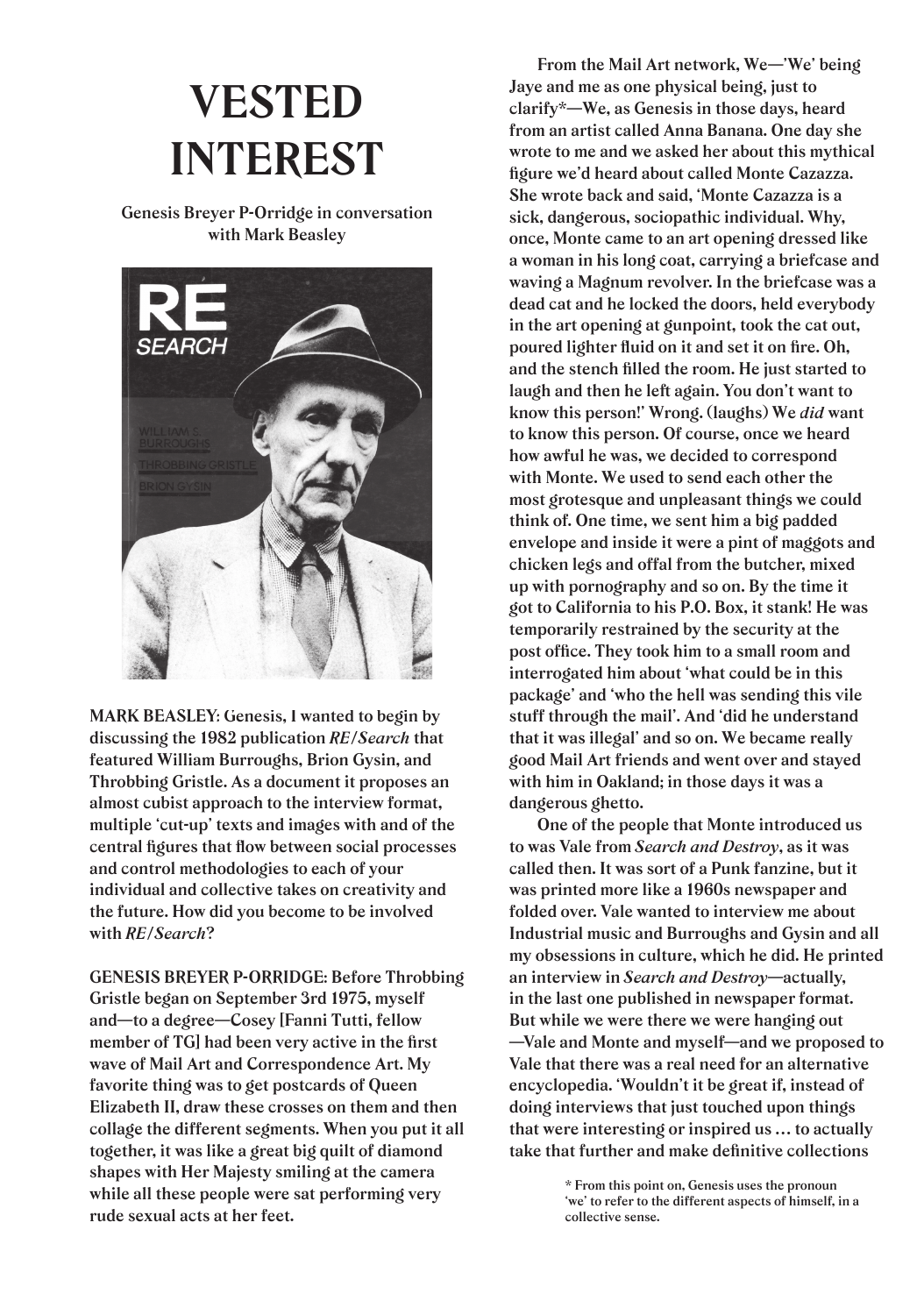**of information and documentation and theoretical text and so on of artists, writers, creative thinkers that we felt, to a large extent, were responsible for our attitude towards art and culture.' So, we proposed to Vale that he start a series of book format volumes that you would collect.** 

 **In the old days, they had those magazines**  *Man, Myth and Magic***; they'd be released monthly, and eventually you'd end up with an encyclopedia**  that was very thorough about specific alternative **information. So, that was the template, that kind of idea, but produced as these books. To his great credit, Vale immediately understood what we were proposing, that there was this void. All these fans were becoming fascinated with our music, we'd refer to Burroughs or Gysin or whomever and they wouldn't know how to get more information. It was a bit like it was for us in the 1960s, when we**  were struggling to find documentation of the same **people. And it seemed wrong that, twenty years later, it was still almost impossible. They were so underground at that time, that the average person just couldn't locate information. That's how the**  *RE/Searc***h books began and, inevitably, when**  Vale was brainstorming what the first one should **be, that William Burroughs and Brion Gysin**  were particularly key figures in the evolution of **Industrial Music and performance art as we saw it. Everything we did was related to the 'cut up'. The 'cut ups' weren't documented that well for the average person. Vale thought that was a great idea, and that we should also include Throbbing**  Gristle in the first one, to show that it's not dead **information, that it's still a living force.** 

The first issue was very much a manifesto **—'this is where it begins, it begins with these people … Brion Gysin and William Burroughs.' Throbbing Gristle have taken these ideas, particularly the cut-up and applied them in a new way, in a novel way, into the popular cultural archetype of the rock band. To take something that is already there, a traditional icon—a rock 'n' roll band- and then overlay that with an academic, intellectual, avant-garde template, and see what happens … What happens when you break down people's preconceptions of what a band can be, what music can be? One way to assert that is to cut it all up, so that the individual isn't guiding it anymore.** 

 **By making Throbbing Gristle into a cut-up machine, we rescinded or we surrendered the authorship of the result. You know how Burroughs and Gysin would say, 'Poets don't own words'? Once you perform a cut-up, it's the Third Mind** 

**that's responsible for the end results. The Third Mind is this intangible being or entity that only exists in the moment of collaboration between two people or two artists. And that entity is the centre of everything that we've done, really, in different forms. It's been at the centre of every project.**

**MB: In terms of the approach of** *RE/Search***, it demonstrates a cut-up relationship to Burroughs' life and counter-cultural America. In it you are to be seen through a series of photographs revisiting**  key places identified with the writer, the shooting **range that Burroughs used, alongside images of you at Charles Manson's Spahn Ranch\*—an experiential and geographic West Coast cut-up. Would you say, in terms of Throbbing Gristle's language and lyrics, for example in songs such as 'Hamburger Lady'—a doctor's letter regarding an extreme burns victim—that you seek to draw upon**  first hand experience as a cut-up of sorts ...?

**GBP-O: Absolutely. One of the other central themes of everything we've done, in terms of our process, whether it be music or visual or whatever, is an absolute conviction that life and experiences within that life are absolutely a part of the artist's work. There is no separation. It's ludicrous to try**  and create artificial boundaries and parameters **in terms of media. That's over. In a sense, one of the things the beatniks did was move from Dada and Surrealism into 'living as a piece of art' living in an artistic way. One of the things that drew us to Burroughs and Gysin initially was that their lives were fascinating! The same can be said for some of the Dadaists, Andy Warhol and so on. The work became secondary to the experiences. And the experiences generated more work. And that happened more and more in the 20th century, until it became impossible and pointless**  to define things anymore.

 **In fact, as Burroughs and Gysin proposed, life is a cut-up. You walk along the street, you're thinking about something and you visualise it. But, you're also aware that you're not going to step in front of the car that's coming and the dog needs to pee and you're hungry and the weather's changing and someone's calling you from across the street that you haven't seen for six years and so on. And all of this is instantaneous, every** 

> **\* Spahn Ranch is a 500-acre ranch situated at 1200 Santa Susana Pass Road, Chatsworth, California. Located in the Santa Susana Mountains, it is best known as one of the residences of Charles Manson and his group of followers commonly referred to as 'The Family', who lived there in the spring of 1968.**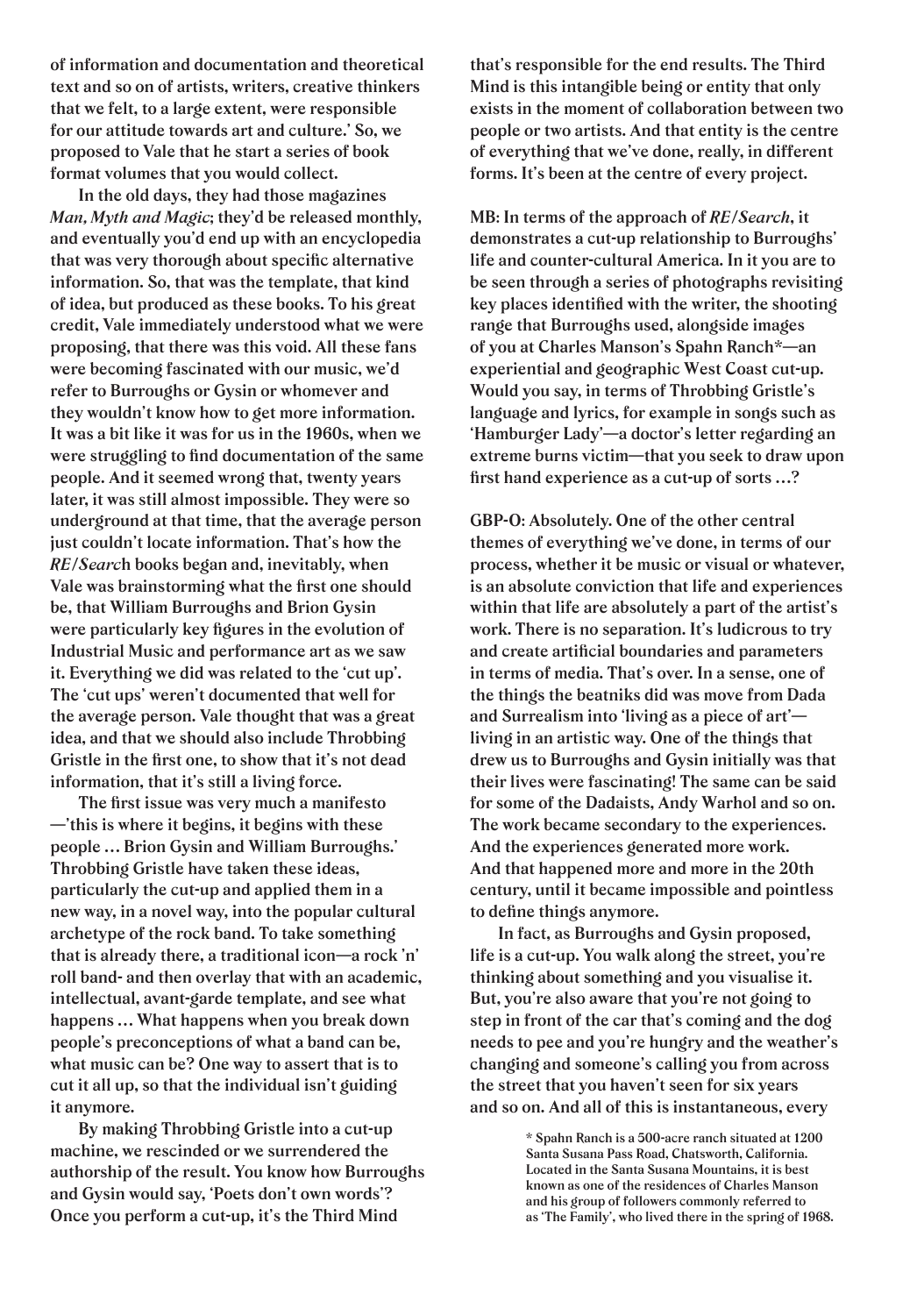moment. Every moment that we exist is filled with **a multitude of references and key intersections that resonate and change the direction of your thought and your way of perceiving. The book was designed as a cut-up so that you could read across and through it rather than in a linear way. We wanted to imply that even something this traditional, a book format, has to break down in order for the random chance, the voice of creation, to speak through without the interference, ego or the preconceptions of the artist. The artist has to be freed from making aesthetic choices. The aesthetics aren't really the point, it's the content and it's the collision that matters. And those collisions can only happen when you step back and create a formula like the cut-up in order to observe more than guide.**

**MB: This is what Burroughs referred to—the breaking down and fracture of language in order to understand how it operates upon the individual. It's something that Nicholas Bullen the founder and original singer of the band Napalm Death—talks about with the development of the 'Grindcore voice':\* the crushing of language to the point that familiar codes, such as the singer and the message become strange, distorted. At early Napalm gigs lyric sheets were passed around the audience. This approach resulted in a more complicated relation between performer and audience, through its attempt to re-orientate the focus of the audience towards the real meaning contained in the lyrics. As I recall, Throbbing Gristles's** *Second Annual Report* was one of the first albums Nick owned and was a key influence on the development of Napalm **Death.**

**GBP-O: There's a recording from the 1950s from the Beat Hotel that we came across, when Sleazy [Peter Christopherson, fellow member of TG] and I were working on** *Nothing Here Now but the* 

> **\* Napalm Death are a Grindcore/Death Metal band from Birmingham, England. They are credited with**  defining the grindcore genre through their blend **of Hardcore Punk and Metal musical structures, aggressive playing, fast tempos, and deep guttural vocals. Grindcore, often shortened to Grind, is an evolution of Crust Punk, characterized by: heavily distorted, down-tuned guitars, with Crust Punk**influenced riffing; Hardcore Punk and thrash metal **drumming, with many bands focusing on blast beats; songs rarely lasting more than two minutes and often seconds long; vocals which consist of growls and higher-pitched screams, similar to those found in Black Metal or Hardcore Punk.**

*Recordings***.\*\* We think it was Burroughs, Gregory Corso, Brion Gysin and Ginsberg—no one's one hundred percent sure—anyway, they're all hanging out in the Beat Hotel. A business letter arrives for Burroughs and they're all chatting and he pulls this letter out and he crinkles the paper. He starts reading this business letter from some lawyer and then he says, 'Let's see what it really says'. Then you hear him cutting it up with some scissors and he reads it in a chopped up, nonlinear way and the rhythm that you start to hear is '… na na na na na MONEY dala na na na MONEY na na dada la la MONEY la la lana na MONEY …' and it reveals the subtext in a very witty and profound way.** 

 **So there's a certain act of faith involved, to take it to the extremes that we do. All we can say is that our personal, ongoing experience does seem to be an almost sentient energy or phenomena in the universe that becomes friendly towards those to start to play with it. That in the beginning of starting to play with these cut-ups it's novelty that attracts you, or curiosity … but then things start to happen that go beyond the laws of physics and rationality. The number 23 will keep cropping up**  and you'll find you're always given a ticket with **the number 23 and that the room you get in the**  hotel is number 23 and it's flight 23 and it's seat **23, and it becomes almost oppressive, this sudden awareness of these hidden structures and lattice works that are going on all the time.** 

 **But I think there's another language something like you mention with regard to Nicholas Bullen—and it's an invisible language, which is where the edits are. The edits in contemporary culture are a very new and potent language. Burroughs used to explain it quite simply. Imagine that there's a protest against the World Bank in Seattle and there's a big line of stormtrooper cops on one side of the street and there's all the demonstrators on the other side of the street. If you put the camera behind the cops when this eruption happens, it looks very much like the police are the victims of an attacking force of demonstrators. You put the camera behind the demonstrators and it looks like they're being the victims of police brutality. The event's the same but just by placing the camera—or the point of view—somewhere differently, you get a completely different story. Therefore, stories** 

> **\*\*** *Nothing Here Now But The Recordings* **is an album of early readings by William Burroughs co-edited and cut-up by Genesis P-Orridge and released on the band's Industrial Records label in 1980.**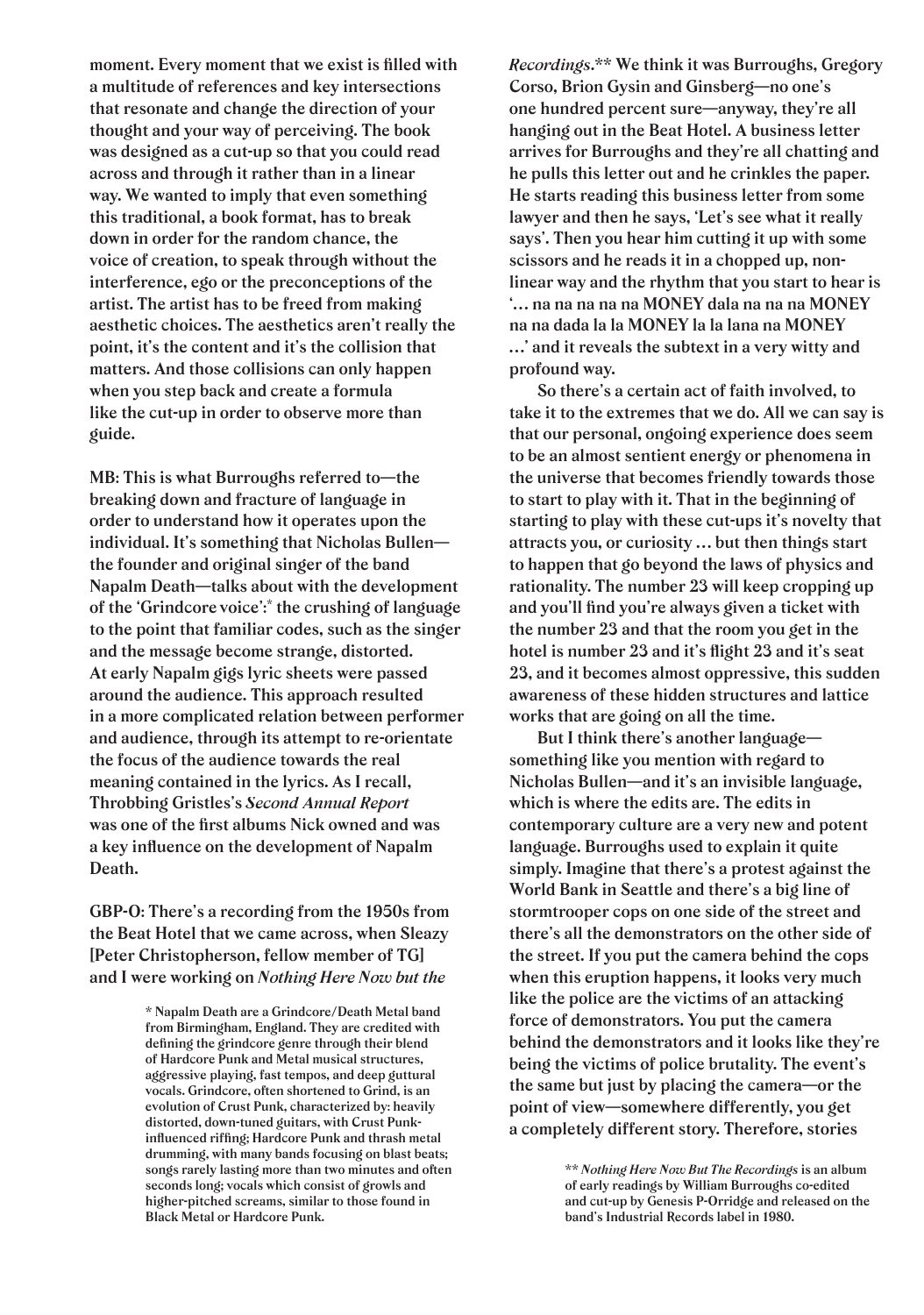**are not reliable. Absolutely not! And television works on those principles. Modern, contemporary television and advertising are very aware of the power of the edit: what to leave in, what to take out, how to pace people's responses, and so it's important to keep this in mind. You're being manipulated, just as profoundly with edits as you might be with verbal propaganda.** 

 **How do you protect yourself from these things? If this is being done to us every day, which it is, how do you protect yourself? The only thing you can really do is become aware of it, then to not let yourself forget that this is happening, to not become lazy and habitual and start to drift into a sleepy inertia where it all seeps back in and suddenly you've fallen for all the games again, in terms of the economy and behaving yourself in the appropriate way for the powers that be. So, 'cutting up' is also a survival technique! You know, Burroughs says 'when in doubt, cut it up'. And**  the other thing he used to say to me, when I first **met him in the early seventies, was 'If you want to understand what's really happening, look for the vested interest and it's there.' And that sounds so easy to say, but it's so commonplace to miss it, to drift by. So, why is the space program the way it is? Look for the vested interest! Why is there a war in Iraq? Look for the vested interest! And it suits all the different key parties for the same reason. It's still useful to keep tabs on how your consciousness is being moulded by the status quo.**

**MB: I'd like to hear you talk a little bit about pandrogeny. When I've heard you talk about it in the past you describe it as employing an antibinary approach, against the coding of the either/ or, the black/white, the good/bad, male/female. That's breaking it down again, the suggestion of a new order in which those boundaries do not exist.** 

**GBP-O: With Throbbing Gristle, the primary way that we absorbed the cut-up theories into the work was mainly with Sleazy using found tapes and**  field recordings and adding in cassette tapes of **all kinds of stuff—bits of television, news people**  talking, and strange noises. He bugged the offices **of a mercenary group at one point and recorded that. Just like you said, lots and lots of fragments of the complexity of contemporary Western life, in particular. And it might sound very obvious now, but when TG were doing that in 1975, it was not commonplace, it was very new to be running random tapes of random sound sources through the music. We even got to the point where we had** 

**television aerials on the PA system we built, so that wherever we played, we could pick up local television programs and bits of it would come through with the music and we would have no idea what it would be. And sometimes there would be something important happening on the news, and we used to like the idea that someone would go home and think, 'How did they know there was going to be a bomb on Oxford Street today? How did they do that?' And of course, it was real time sampling. Before anyone had something called a sampler.** 

 **So from that point there was a hiatus, for various reasons, in my life. And then I met Lady Jaye in New York in 1993. As we got to know each other more, the pandrogeny project really began as a romantic extension of our being so obsessively in love with each other. We really, quite literally, wanted to be absorbed into each other's bodies and not even have two separate bodies. And just embrace and just become one being, which would of course be represented as a third being, or Third Mind. So that was one of the great motivators, one of the great energisers, to start exploring this sensation. But both of us—in previous performance situations, me with Coum and Jaye with Black Lips Theatre Coalition and the House of Domination and so on in the East Village underground movement—had already been playing very much with identity … not so much gender, per se, but visual keys; visual stereotypes that often are thought of as gender**specific. The first time we met and I stayed at her **house, she dressed me in her clothes and made me into this pretty, androgynous person, not female or male. It was an instant thing. We got married in reverse—I was the bride and she was the groom. I wore the dress and she wore black leather and painted on a moustache.** 

 **So we were already cutting up our mutual identities and, as we did that, we started to think about why it was so appealing to us … what it was that was so powerful about this, that we were both drawn to take it further and further, to take it to extremes in our rejection of who we were supposed to be. And one of the things that we decided was that we were both at war with binary culture, the idea of male and female, black and white, Christian/Muslim, good/bad—all these different either/ors that you mentioned, which are embedded in most cultures. Again, as Burroughs would say, 'Look for the vested interest …' To control people, to make people behave as stereotypes in order for things to be simple**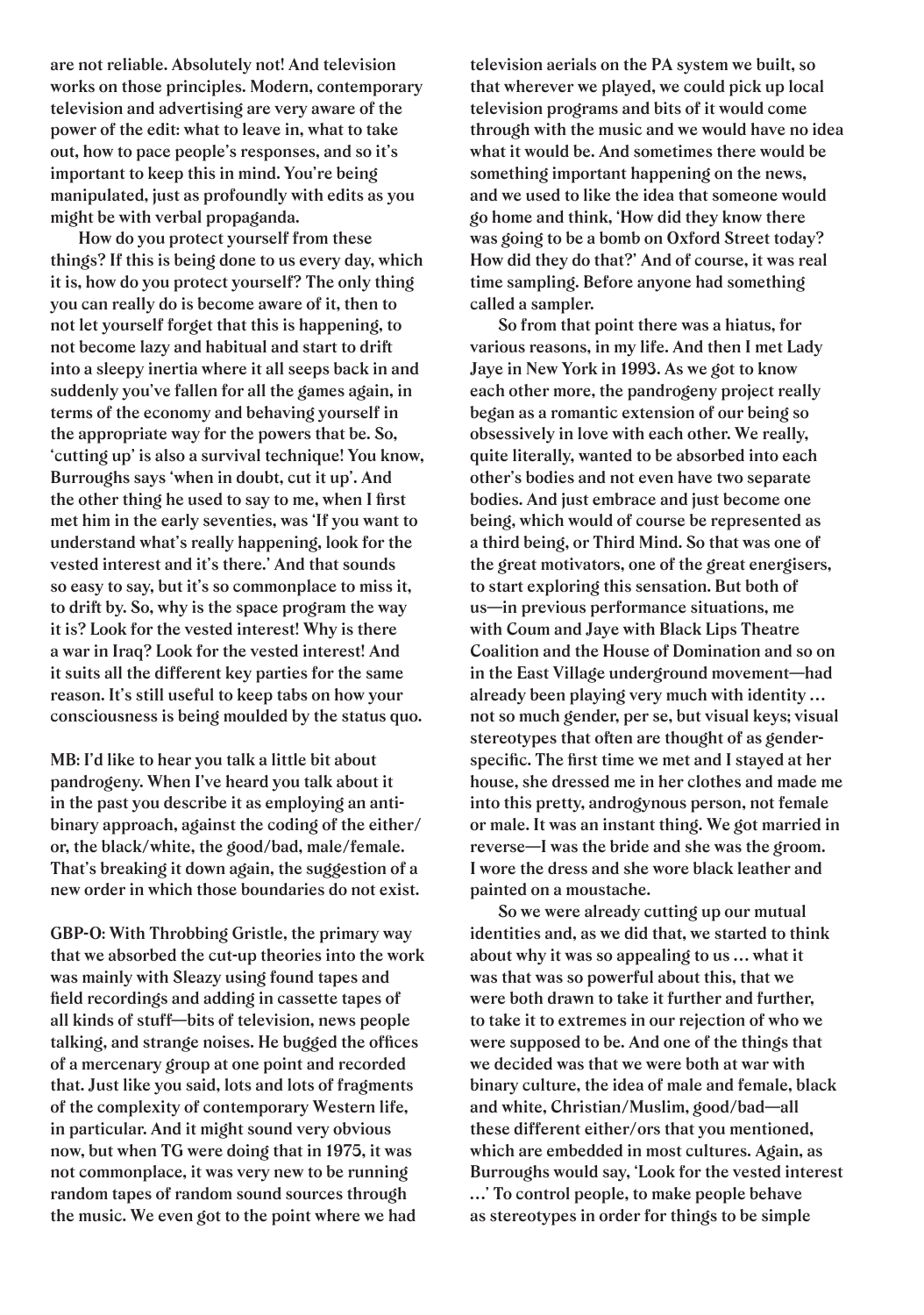**and easy to control. Anarchy and confusion and ambiguity are not necessarily friendly towards control! So, we began to look at that aspect of it. Why be male or female? Why not cut up those ideas, those concepts, those archetypes? Cut those up too and see what it really means, see what's really there. Take it further—beyond music, beyond writing, beyond painting. What's left? The central focus of everything: the person, the being, the artist themselves. The human body is the central theme of art. Why not look at these bodies we've got afresh? And assume that they're not necessarily permanent? They are not inviolate; the body is not sacred. As Jaye would say, the human body is just a cheap suitcase that carries around consciousness. And consciousness is the person—not the matter, not the** *stuff***.**

**MB: And did you feel that your consciousness, as such, was something that transferred between the two of you? You talk a lot about the idea of**  love, which intrigues me. When I first came across **Throbbing Gristle and your work, it was the**  puncturing of stabilised and fixed codes that **so fascinated me at an early age, and continues to do so. It has something to do with the attempt to re-wire those things that we're told are somehow irreconcilable. Can love be thought of as anarchic concept?** 

**GBP-O: Well, it's interesting that people have become so blasé about relationships and they take so much for granted in terms of the randomness**  of the body you receive! It baffled us that people, **on a whole, didn't seem particularly puzzled at the strangeness of being in a body and having a gender. You know, it's very bizarre and it's very arbitrary. We wanted to really explore a re-awakening of the human species that would, in a sense, give the human species a loving selfrespect. We had moments where we really did blend our consciousnesses, became one, and it really was a strange and wonderful experience, but we were always looking at what was happening around us. And what we came to perceive or believe was that the survival of the behavioural genetic code in the early eras, like the Stone Age … well, it's a miracle that there's any human beings left at all given the brutal environment we moved through in early times. In those days, the very early part of human history, humans survived because we had this very aggressive, instinctual**  fight-or-flight adrenaline aspect to our behaviour. **Anything that was a threat had to be attacked** 

**and anything that was different or outside our knowledge, as a clan, would be suspect and considered an enemy to be violently attacked.** 

 **As we became more sophisticated with tools, we brought ourselves to a place where the environment is no longer an innately dangerous place. We know we can have shelter and food. I know this is very simple, but basically we've taken for granted this technological environment … we've created space stations and cell phones and computers and the Internet and all these other things but we've never bothered, as a species, to upgrade our** *behaviour***. We've upgraded the tools but not ourselves. We're basically still prehistoric and the way we respond to things is still prehistoric. If you listen to the rhetoric that's surround the discussion of the Middle East at the moment, it's exactly the same as the rhetoric used in the Crusades, hundreds of years ago.** *Exactly* **the same. And the same buildings are still being fought over, hundreds of years later, and sometimes thousands of years**  later—the same clans are still fighting over the **same bit of land in Africa or Europe. This is ludicrous! We should be ashamed of ourselves as a species, that we're still arguing and bickering and destroying each other over these ludicrous concepts of tribal sameness or spiritual sameness, and that anything outside that circle is still a threat. It's time for the human species to take responsibility for its evolution. We haven't evolved for thousands of years … we simply got better at making tools. There's a big difference!**

 **So, as we looked at that dichotomy between physical evolution and behavioural evolution, we wondered where is the programming that could change behaviour? How do we change behaviour, just like we were talking about earlier? And we came to the conclusion that DNA is the programming. So much so, that one could even argue, quite convincingly, that in fact DNA is the superior life form on the planet. Human beings are merely disposable containers. In which case, is the consciousness that we experience, each of us, is that some separate electrical genetic species? Is that us, or, when we think, is that just DNA? And the body is just this cheap suitcase? Where do we even reside, as beings? DNA seems to be much more successful at perpetuating itself! (laughs) DNA is all over the place.** 

 **So, we started to think: How can we trick our consciousness into re-evaluating the programming? Are there ways to get right inside, deeper and deeper and deeper, to what might be**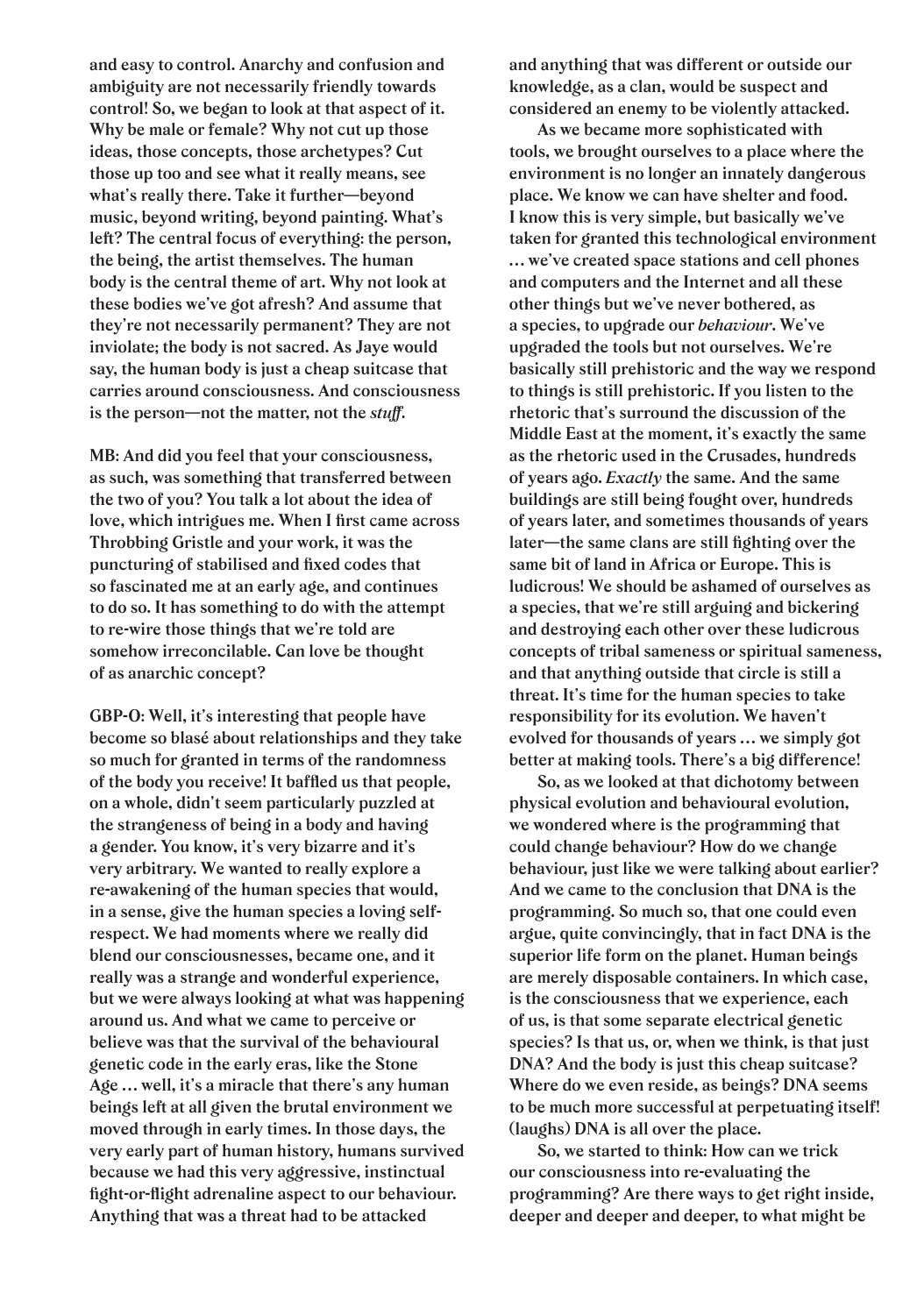**the source, the core of consciousness, of being? Where is that? And, no matter how long it takes, our true, fervent conviction is that we have to, as a species, prioritise what is it that makes us beings? We have to change our behaviour. We have to have control over those cheap suitcases. They're**  not that efficient anymore and they're going to become less and less efficient as the climate **changes and as all these other crises occur.** 

 **So it seemed to us that if you could create a species of pandrogynes, of hermaphrodites, it would become immediately much more apparent what the issues of behaviours were, because**  that binary conflict—being male or female and behaving in particular ways to fulfill stereotypes **—would immediately be erased. And it would take away a huge negative legacy of misunderstanding and miscommunication. And so we decided to work with genetic engineers and surgeons and chemists and anthropologists to redesign the human species to live up to its potential, rather than betray it. Does that explain it?**

**MB: Yes, it does. It's a beguiling proposition, the attempt to de-centre the voice and break down**  those fixed hierarchies ...

**GBP-O: Obviously, we can't get to that point yet. We don't have a lot of scientists working on this, so we decided to, at the very least,** *represent* **those ideas in our determination to explore and propose them by changing ourselves physically … surrendering our personal bodies to each other and to pandrogeny at the same time. So it was both a loving surrender to each other, and a conceptual surrender, in order to make it clear how serious we are about what we say. We're not just saying it … we'll do it if we get the chance.** 

 **If we could inject ourselves with a genetic agent that would create this next species, we'd do it! We're at a crossroads, an evolutionary crossroads, a very severe crossroads, and at times like these the wildest propositions are often the most useful. At the very least, people have to give up the idea of the human body being sacred. They have to give up the idea of looking the same as everyone else. People should be designing themselves genetically and surgically to maximise their potential of whatever it is that they want to do. Ultimately, then, we agree with Burroughs and Gysin and that we're here to go … that this**  is a very primitive form we're in and we're finally **becoming knowledgeable enough to take control over the next phase of being. And if we don't do** 

**that, then, at best we'll enter a new Dark Age, and at the worst we'll have wasted our existence.** 

 **Obviously, the ultimate pandrogeny is my**  consciousness and Jaye's consciousness finally **blending outside physical bodies, but remaining able to think of ourselves as individuated beings … whether this means two that are blended into one or one that sees itself as one. Jaye's already exploring that on our behalf, and it may well be that psychedelic moment, that nirvana, where you're truly at one with everything and it's so blissful …\***

**MB: There's a quote from Nietzsche in** *RE/search* **that struck me. I was thinking of many of your projects as instructional—guides to ways of being, or attempts to pass on information. The quote goes, 'The surest way to corrupt the youth is to instruct them to hold in higher esteem those who think alike rather than those who think differently.' Such a thought seems central to your project over time, the right to choose those voices**  and figures you identify with.

**GBP-O: It's about a** *chosen* **clan or collective, instead of an** *imposed*  **one. Society imposes class class and the family and peer groups and so on. It does**  that all the time, and it's kind of baffling how **many people blindly go through those different modes of being without questioning them! Even with our Temple of Psychic Youth, it was all about 'you have the right to pick your family.'\*\***

 **It's that classic thing that you recognise people of a similar mind, or mindset. One reason we came up with what we called the Psychic Cross was to have a non-verbal icon, where if you saw someone with that on a jacket, or a tattoo, you would think, 'they're probably relatively close to my way of thinking … they're part of my invisible**  tribe.' It doesn't have a linguistic definition-it's **beyond words. Burroughs was really interested in hieroglyphics. One of the things he pointed out was that he believed that the hieroglyphic so-called 'languages' work on the nervous system rather than the intellect because they're** 

**<sup>\*</sup> Lady Jaye died suddenly on Tuesday 9th October 2007 at home in Brooklyn, New York from a previously undiagnosed heart condition which is thought to have been connected with her long-term battle with stomach cancer.**

**<sup>\*\*</sup> Thee Temple ov Psychic Youth, (TOPY) was founded in the early 1980s by members of Psychic TV, Coil, Current 93, and a number of other individuals. The ever-evolving network is a loosely federated group of people operating as a unique blend of artistic collective, and practitioners of magic.**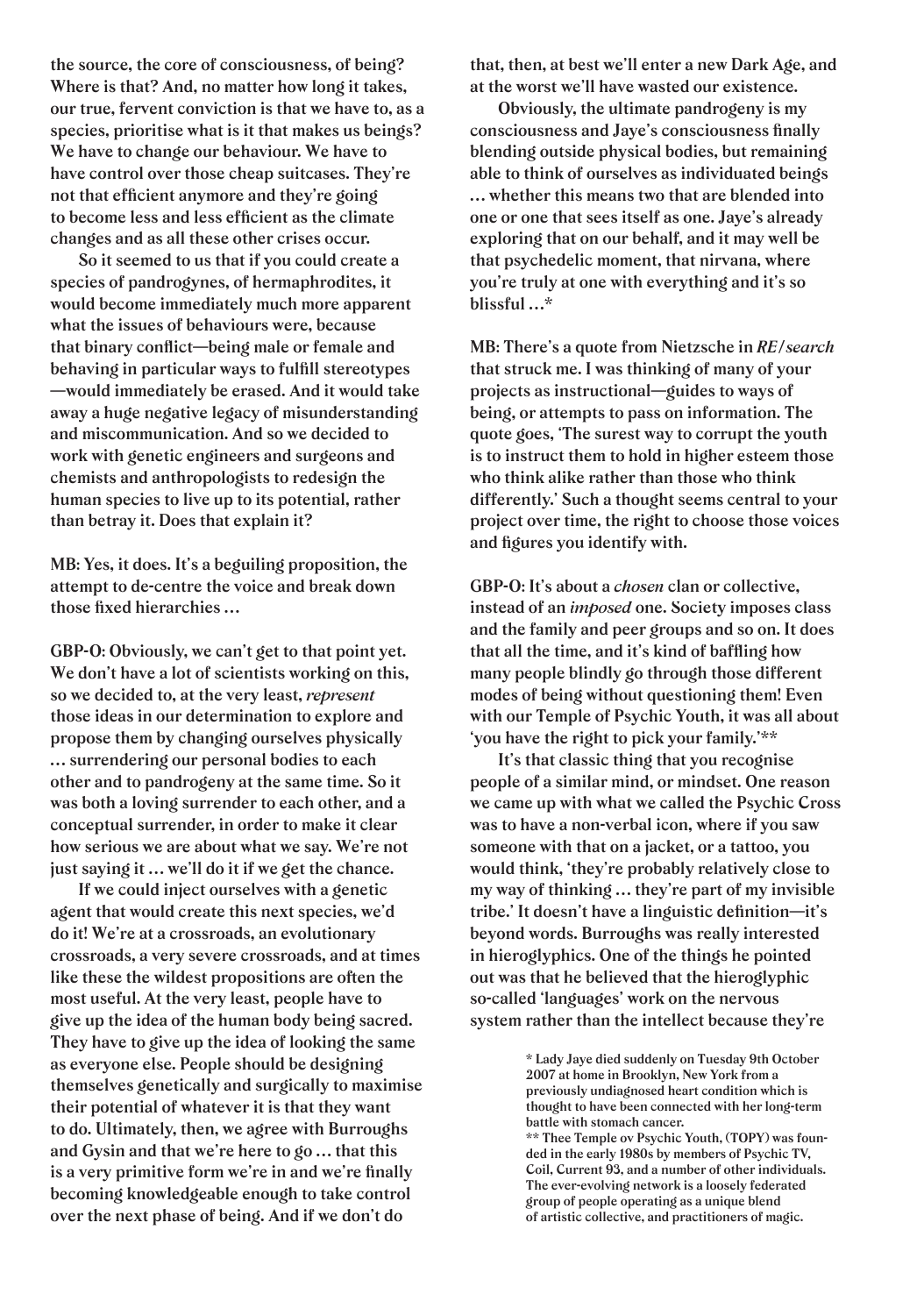**pictograms, which are received in our brains very differently to a linear, alphabetic language. And the subtleties and the nuances in this holographic information—of a hieroglyph—is more far**reaching and less specific than an alphabetised **language. Whether alphabets go from right to left or left to right or up and down, they're basically teaching the brain to create habitual pathways that are—supposedly—logical … but actually they erase imagination from language. They erase the individual's subtle interpretations of meaning —and therefore meaning becomes very dogmatic.**

**MB: Increasingly it appears that ideas and**  information have to become commodified in order **to communicate to the status quo. People don't, or aren't allowed to, exist within the abstract. It encourages a consumerist dependency in which ideas are stripped of their imaginary resonances and served instead as easily consumed product. Is this something you've observed?** 

**GBP-O: Well, one of the things we've observed, since the 1960s is that for all the very effective smear campaigns to dismiss the 1960s, it was probably one of the only times in human history that millions of young people attempted to change consciousness—and attempted to have an altruistic form of life. That's never really happened before or since. In the 1960s the powers that be—particularly the United States, and to a lesser degree in Europe—saw alternative lifestyles, alternative sexualities and youth rebellion very simplistically as The Enemy, and**  one to be attacked, vilified and destroyed in any **way possible. But what's happened, in a very clever and insidious way, is that those same powers have learned to co-opt the rebellion as soon as it pokes its head up, and then commodify it rather than resist it. This created a lot of friction, but it also a very powerful energy. Now they welcome every rebellion and simply absorb it into an increasingly far-reaching, homogenous, consumer culture to the extent that when people are doing something genuinely unique or novel —almost before they've had the thought—it's**  already being commodified, and any sense of **direction and resistance to the status quo is lost. They're seduced by money or temporary celebrity or whatever, so much so that rebellion is almost a thing of the past! It's almost as if that whole step of conceptual rebellion is skipped and Youth itself**  is commodified, obliterating actual meaning and **content. This is a very dangerous thing.**

**MB: I recently watched footage from** *Live at the Oundle School***, a 1980 concert Throbbing Gristle played at the invitation of one of the pupils. It struck me that the audience's riotous response was a reaction to such pre-conditioning … liberated by a moment never experienced before.**  The school hall reconfigured! Is there anything **that you can compare that to here and now?** 

**GBP-O: We've decided that pandrogeny is our ultimate project—the only thing beyond that is pandrogeny where we both dematerialise.**  It's a refinement of everything else we've done. **We do different projects with Transmissions and TG and Psychic TV and the Temple of Psychic Youth, piercing and tattooing—which we were very involved in globalizing—but beyond all of them is pandrogeny. It's the source, the centre of it all.The bottom line is that the only subject for art, really, is evolution. Everything else is decorative! (laughs) That might explain why so**  much contemporary art is so flimsy.

 **After our 1976** *Prostitution* **show in London, they cancelled the whole performance art panel and just said, 'There isn't any. You're either theatre or sculpture, but there's no mixed media.**  You're film or video, you know...'. They basically **insisted that this was not going to be allowed, this multiplicity. You were saying earlier how fragmented everything has gotten. There's an**  infinite fragmenting, like broken holograms: **no matter how much you smash it up, you've still got the same picture in the bits. So then there are thousands of these bits. The original creative imaginative epiphany still exists, but what we're actually seeing is lots and lots of tiny bits of it after the initial authentic moment was smashed.** 

 **Again, those so-called powers that be who try to guide and exploit Art mercilessly, in a mercenary way … they're precisely the ones who**  smashed it in the first place, twenty-odd years **ago. They're sweeping up all the little bits and selling them back to themselves! It's not as large and frightening to them now, it's controllably small. There are lots of bits, and you can see them when you go around Chelsea on those nights of multiple gallery openings. It's rare that you look at something and don't know the reference— 'That's a watered down version of Ray Johnson' or 'that's a watered down version of Warhol' or whatever … There's a shameless exploitation of people's art historical ignorance. This whole new generation of pseudo-collectors and neo-gallerists who rely on the ignorance of their clients to sell**